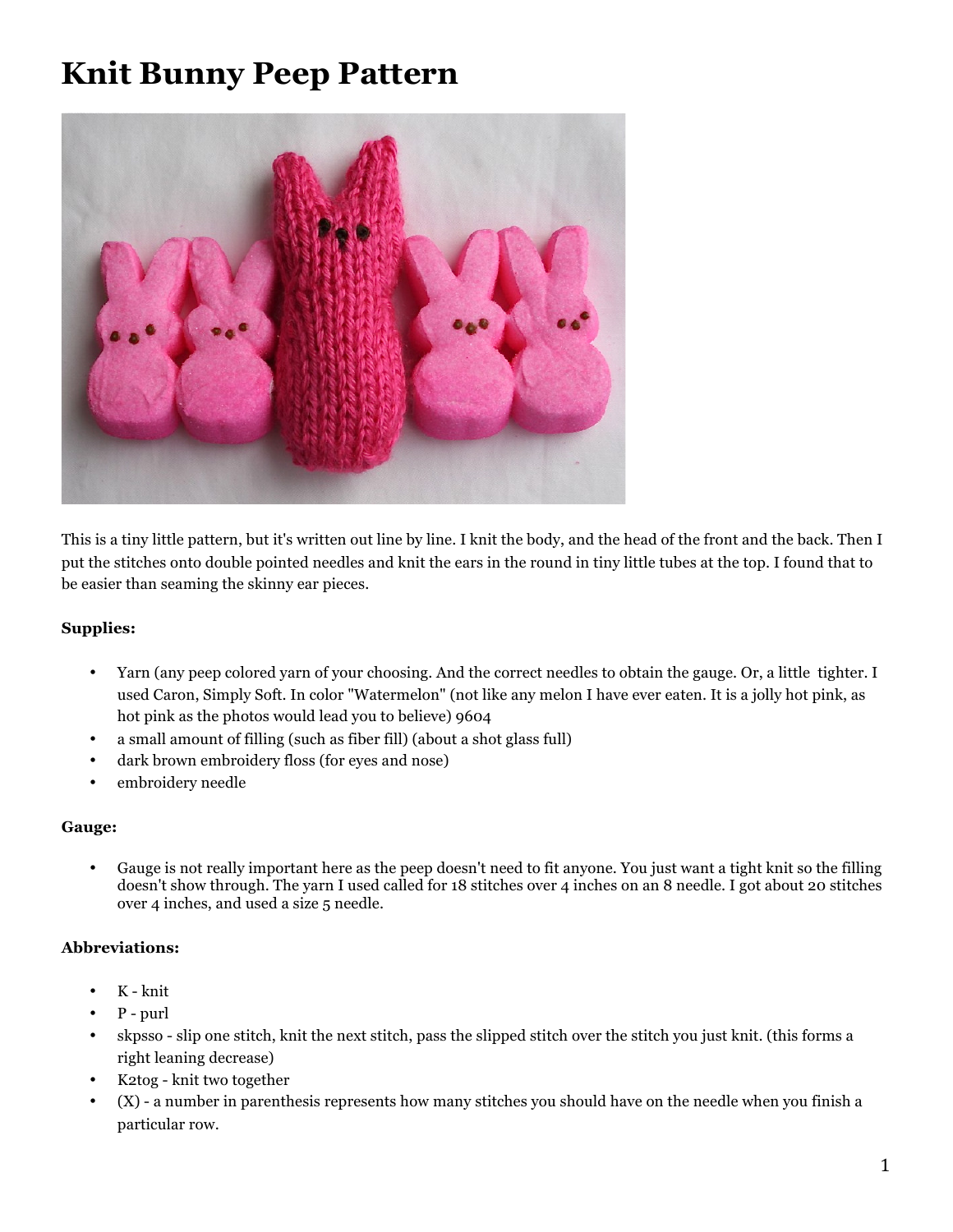A note about the increases in this pattern - If you knit twice into one stitch, the result looks like a purl stitch. And we do not want a purl stitch to appear in this pattern. Here, I suggest that you increase by picking up the stitch from the row below the next stitch you are going to knit, put that loop up on the left needle, and then knit it normally.

Cast on 6 stitches row 1: Purl all stitches row 2: K1, pick up and knit from the stitch below, K4, pick up and knit from the stitch below, K1 (8) row 3: P row 4: K1, pick up and knit from the stitch below, K6, pick up and knit from the stitch below, K1 (10) row 5: P row 6: K row 7: P row 8: K row 9: P row 10: K row 11: P row 12: skpsso, K6 K2tog (8) row 13 P row 14: skpsso, K4, K2tog (6) row 15: P row 16: K1, increase by knitting the stitch from the row below the next stitch, K 4, increase by knitting the stitch from the row below the next stitch, K 1. (8) row 17: P row 18: K row 19: P

Now you have a body that looks like a snowman.

Put these stitches on an extra needle, and knit another one in the same manner.



Put the two body pieces together with their purl sides facing in and their knit sides facing out.